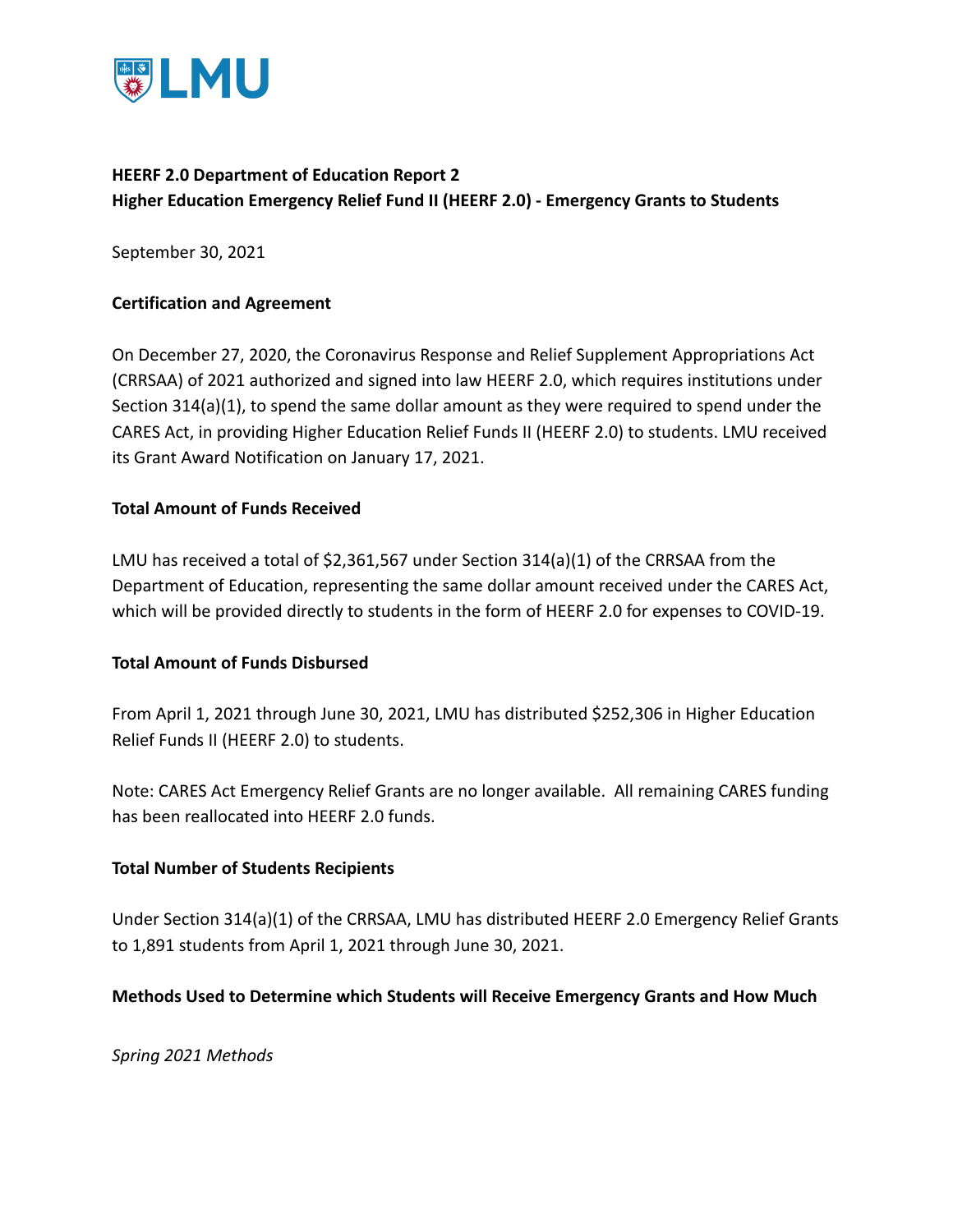

Undergraduate and Graduate Students who completed the 2020-2021 Free Application for Federal Student Aid **[FAFSA](https://studentaid.gov/h/apply-for-aid/fafsa)** and meet the eligibility requirements above will automatically receive a one-time, lump-sum grant of \$350. Students with exceptional financial need as determined by their FAFSA expected family contribution (EFC) ranging from \$0-\$10,000, were prioritized in the initial grant award. No separate application is needed. Students are not required to have received federal aid or fall into just the \$0-\$10,000 EFC range to qualify. If you have extenuating COVID-19 related expenses that exceed \$350, you may submit a [HEERF 2.0](https://financialaid.lmu.edu/media/lmufinaid/graduatefinancialaid/2020-2021graduateforms/HEERF%202.0%20Emergency%20Relief%20Application_Spring%202021.pdf) [Emergency Relief Grant Application](https://financialaid.lmu.edu/media/lmufinaid/graduatefinancialaid/2020-2021graduateforms/HEERF%202.0%20Emergency%20Relief%20Application_Spring%202021.pdf) no later than May 12, 2021, for additional consideration. Financial Aid will review and determine an amount, if any, on a case-by-case basis.

LMU Loyola Law School Students who completed the 2020-2021 Free Application for Federal Student Aid **[FAFSA](https://studentaid.gov/h/apply-for-aid/fafsa)** and meet the eligibility requirements above are encouraged to submit a a [HEERF 2.0 Emergency Relief Grant Application](https://financialaid.lmu.edu/media/lmufinaid/graduatefinancialaid/2020-2021graduateforms/HEERF%202.0%20Emergency%20Relief%20Application_Spring%202021.pdf) no later than May 12, 2021. Financial Aid will review and determine grant amounts, if any, on a case-by-case basis. Students with exceptional financial need as determined by their FAFSA expected family contribution (EFC) ranging from \$0-\$10,000 will be prioritized. However, students whose EFC is \$10,001 or higher may still apply.

Undergraduate, Graduate or LMU Loyola Law Students who are eligible to file a Free Application for Federal Student Aid **[FAFSA](https://studentaid.gov/h/apply-for-aid/fafsa)**, but have not yet filed for 2020-2021, are encouraged to do so as soon as possible, as well as submit a HEERF 2.0 Emergency [Relief Grant Application](https://financialaid.lmu.edu/media/lmufinaid/graduatefinancialaid/2020-2021graduateforms/HEERF%202.0%20Emergency%20Relief%20Application_Spring%202021.pdf) no later than May 12, 2021. Financial Aid will review and determine grant amounts, if any, on a case-by-case basis.

## **Instructions, Direction and Guidance Regarding Higher Education Emergency Relief Fund II (HEERF 2.0) - Emergency Grants to Students**

Webpage: LMU Financial Aid developed the FAQ's Emergency [Relief Grant Webpage](https://financialaid.lmu.edu/current/emergencyreliefgrant/) to provide information to all LMU students about HEERF 2.0 Emergency Relief Grant funding and procedures at LMU.

\*Please note that guidance was and continues to be updated on this webpage. LMU will continue to monitor guidance and update reporting and distribution of funds accordingly.

# **Higher Education Emergency Relief Fund II (HEERF 2.0) – Institutional Portion**

As part of the HEERF 2.0 Act, \$4,857,457 was awarded to Loyola Marymount University to defray operational expenses related to the impact of COVID-19. In January 2021, the institution spent \$363,265 on COVID-19 testing kits for faculty, staff, and students for period ending March 31, 2021. The institution spent \$252,306 on Campus safety and operations (expenses related to